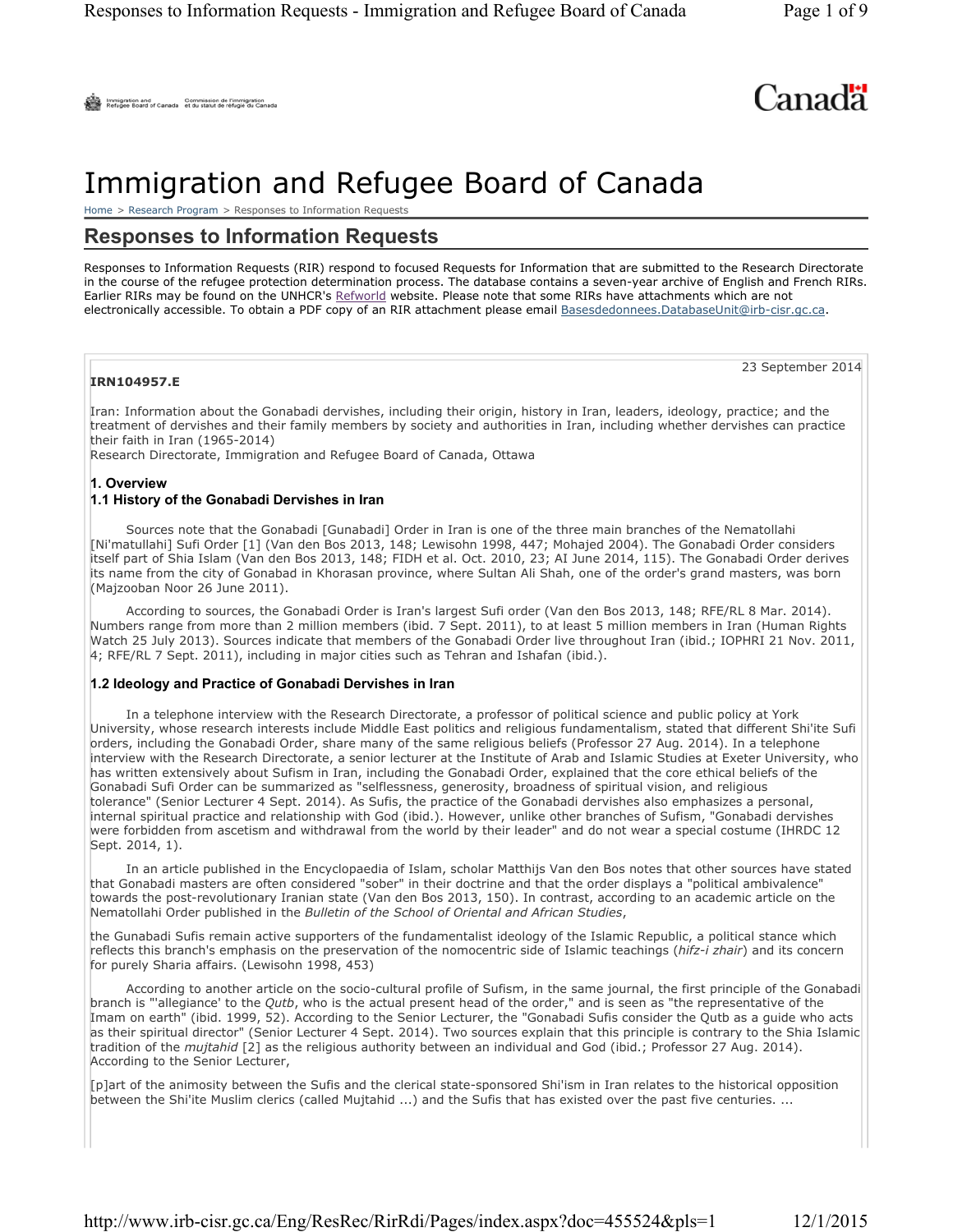However, the central practices of the Gonabadi dervishes are identical in respect to normal theological beliefs and practice with ordinary Shi'ite practice, such as ritual prayer 5 times a day, fasting during Ramadan and the giving of alms, practices which the Sufis share with the rest of Shi'ite (and indeed Sunni) Muslims ... (4 Sept. 2014).

An article on Al-Monitor, a Middle East news website, similarly states that "Sufis' lack of interest in exoteric Islam and religious rules has always been a point of conflict between the Sufis and the clerics" and that this conflict "has always existed" (Al-Monitor 1 Dec. 2013).

According to the Senior Lecturer, as Sufis, the Gonabadi dervishes are also devoted to the use of music in their ceremonies and to the writings of Sufi poets such as Rumi (4 Sept. 2014). According to Van den Bos, another practice of the Gonabadi Sufi Order is the practice of *dhikr*, a Sufi "spiritual exercise consisting of the repetition- individual or collective, loud or silent, with or without movements- of a divine name" (Van den Bos 2013, 150).

Members of the Gonabadi Order meet weekly in *hosseiniehs* [husayniyya] (prayer centres or Sufi lodges) (ibid., 151; AI Feb. 2009, 3; Senior Lecturer 4 Sept. 2014). Sources report that the weekly gatherings usually take place on Thursday and Sunday evenings (ibid.; Van den Bos 2013, 151). According to the Senior Lecturer, members listen to music, sermons and recite prayers together at these gatherings, which last between one and three hours (Senior Lecturer 4 Sept. 2014). Men and women are separate during the gatherings (ibid.).

#### **1.3 Organization of Gonabadi Dervishes in Iran**

The Senior Lecturer provided the following information on the organizational structure of the Gonabadi Order:

- The leader of the Gonabadi Order is the grand master (*qutb* or *pir*).
- Under the grand master, there are approximately 5 to 6 *shaykhs* (spiritual teachers) who are appointed by the grand master in Iran. They have the authority to initiate individuals into the order.
- Under the teachers, there are a number of prayer leaders, who lead the prayers at the various Sufi lodges. Each of the approximately 30 lodges in Iran has its own prayer leader and a select few have their own shaykh.
- Under the prayer leaders are the individual dervishes or members of the order.
- The Gonabadi Order is financed through the individual members of the order, including monetary donations and other contributions such as land to be used by the order (4 Sept. 2014).

The academic article on the socio-cultural profile of Sufism published in the *Bulletin of the School of Oriental and African Studies* states that the grand master is appointed through hereditary succession in the Gonabadi Order (Lewisohn 1999, 53).

Sources report that the current grand master of the Gonabadi Order in Iran is Nour Ali Tabandeh [Majdhub Ali Shah; Nur Ali Tabanda; Noor-Ali Tabandeh] (AI June 2014, 115; Senior Lecturer 4 Sept. 2014) [3].

#### **2. Treatment of Gonabadi Dervishes in Iran 2.1 Religious Freedom in Iran, 1979-September 2014**

#### **2.1.1 Legislation**

Iran ratified the *International Covenant on Civil and Political Rights 1966*, Article 18 of which provides for the freedom of religion and the freedom to practice or "manifest" one's religion (UN 1966). However, the United Nations Special Rapporteur on the Situation of Human Rights in the Islamic Republic of Iran reports that Iran has failed to comply with its international obligations in terms of human rights, including religious freedom (UN 13 Mar. 2014, para. 2-3).

The Constitution of the Islamic Republic of Iran provides that the state's official religion is Islam (Iran 1979, Art. 12). The Constitution recognizes the non-Muslim religious minorities "Zoroastrian, Jewish, and Christian Iranians" as the "only recognized religious minorities" (ibid., Art. 13). The Constitution also provides for the equal rights of its citizens "based on colour, race, language and the like" (ibid. Art. 19) and for the equal protection of its citizens under the law (ibid., Art. 3(14), 20).

Minority Rights Group INternational (MRG) reports that, despite these constitutional guarantees, "discrimination on the basis of religion and ethnicity is rife in Iran" (July 2014). Similarly, the US Commission on International Religious Freedom's (USCIRF) *Annual Report 2014* states that Iran's Constitution "discriminates against its citizens on the basis of religion or belief, as all laws and regulations are based on unique Shi'a Islamic criteria" (US 2014, 59). The US Department of State's *International Religious Freedom Report for 2013* states that "the constitution and other laws and policies severely restrict freedom of religion" and that "in practice, the government severely restricted religious freedom" (US 2013a, 1, 3). According to the USCIRF report for 2013,

[t]he government of Iran continues to engage in systematic, ongoing, and egregious violations of religious freedom. ... During the past year, the already poor religious freedom conditions continued to deteriorate, especially for religious minorities, ... [including] Sufi Muslims. (US 2013b, 71)

#### **2.2 Treatment by Society**

Information on the treatment of Gonabadi dervishes by Iranian society was scarce among the sources consulted by the Research Directorate within the time constraints of this Response.

According to two sources, members of the Gonabadi Order have lost their employment because of their affiliation with the order (Van den Bos 2013, 151; FIDH et al. Oct. 2010, 24). In written correspondence with the Research Directorate, a representative of the Iran Human Rights Documentation Center (IHRDC), an "independent, non-profit organization," based in the US whose mission is to establish a "comprehensive and objective historical record of the human rights situation in Iran" (IHRDC n.d.), noted that "Gonabadi dervishes and individuals affiliated with the group are subject to restrictions on their right to work," citing an example of one individual who was "blacklisted" from the state broadcasting agency (IHRDC 12 Sept.

http://www.irb-cisr.gc.ca/Eng/ResRec/RirRdi/Pages/index.aspx?doc=455524&pls=1 12/1/2015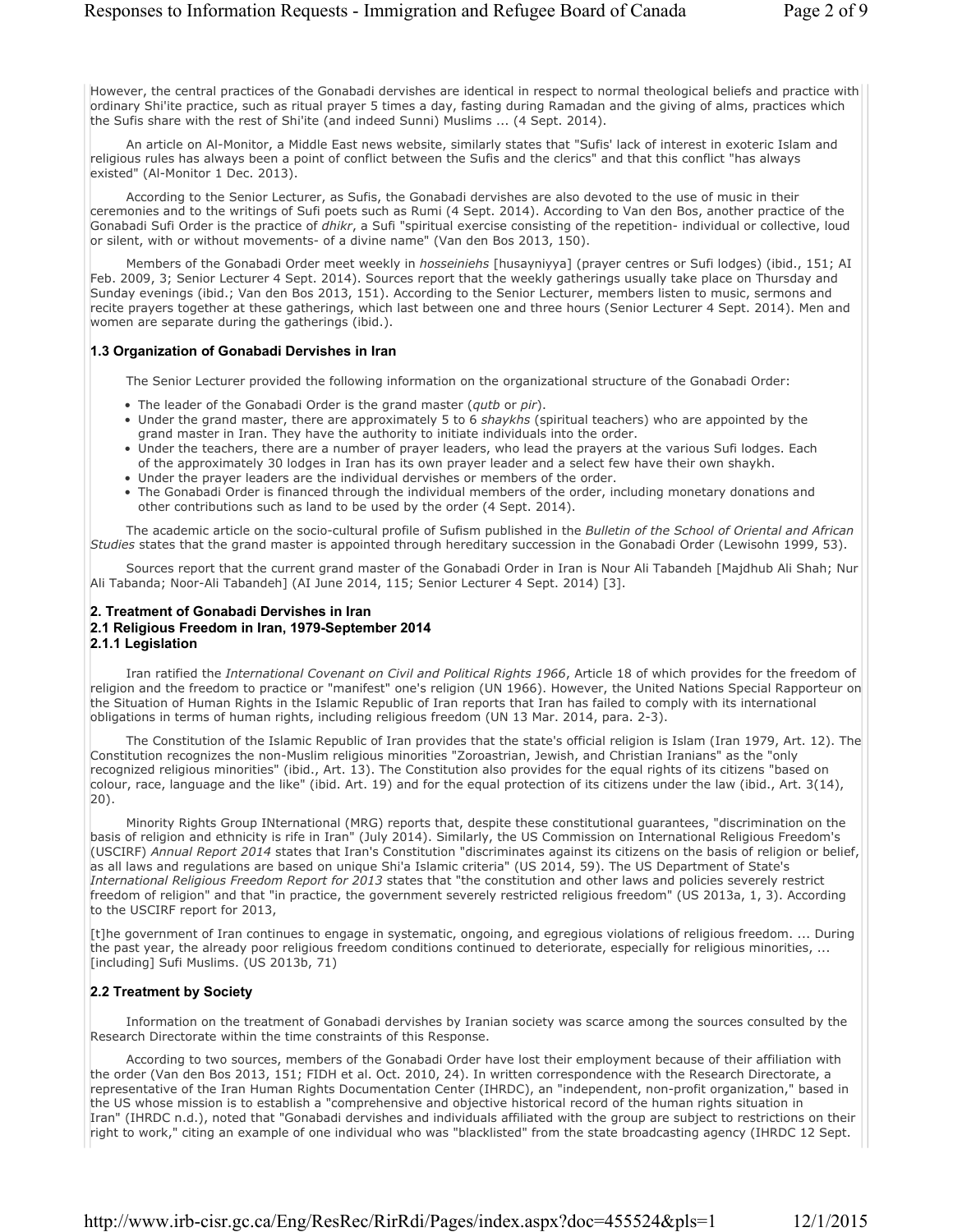2014). The same source stated that Gonabadi "face dismissal from government jobs on the basis of their faith," referring to another individual who was dismissed from his government position due to his religious beliefs (ibid.). A report co-authored by the International Federation for Human Rights (FIDH) and the Iranian League for the Defence of Human Rights (LDDHI), an Iranian human rights organization based in France, states that three teachers and three professors were expelled from work because of their affiliation to the Nematollahi Gonabadi Order (Oct. 2010, 24). Amnesty International (AI) reports that "at least" four teachers were dismissed from their employment in 2008 because of their participation in the order's practices (AI Feb. 2009, 3). Sources also report that lawyers have lost their licenses for representing Gonabadi dervishes (ibid. Feb. 2012, 32; FIDH et al. Oct. 2010, 24). AI reports that a lawyer was banned from practising law for five years because he represented a Gonabadi dervish (AI Feb. 2009, 4).

#### **2.3 Treatment by Authorities, including Security Forces and Judiciary, 1965-2014 2.3.1 1965-1979**

The Senior Lecturer noted that from 1965 to 1979, the Gonabadi Order "continued to experience a period of vast expansion," which dates back centuries (Senior Lecturer 4 Sept. 2014). He also explained that during this time, the order faced isolated attacks from Islamic clerics, but that the general public favoured the order, and they were allowed to publish books and open Sufi lodges throughout Iran (ibid.). Corroborating and further information about this time period could not be found among the sources consulted by the Research Directorate within the time constraints of this Response.

#### **2.3.2 1979 (Islamic Revolution)-2004**

Al-Monitor reports that since the Islamic Revolution, Sufis have "come under pressure" from the Iranian government and that "Sufi elders have been charged and convicted with disturbing public order and taking action against national security" (1 Dec. 2013). Similarly, an article published in 2009 in *Iranian Studies* reported that dervishes of all of the Sufi orders have been "suffering severe harassment at the hands of the fundamentalist state for the past three decades" (Lewisohn 2009, 298). Freedom House reports that "Gonabadi dervishes are apparently persecuted because of their more open interpretation of Islam and the growing popularity of their beliefs, which is regarded as a threat by Iran's Shiite clerical establishment" (Freedom House 2012).

Sources report that in 1979, a main Sufi lodge in Tehran was burned down (Van den Bos 2013, 150; Lewisohn 1998, 452) and some of the lodge's shaykhs and dervishes were imprisoned by the regime (ibid.). The 1998 article published in the *Bulletin of the School of Oriental and African Studies* also reports that in the early 1990's the main Gonabadi cemetery in Tehran was destroyed "according to the ayatollahs, to make more space for public worship" (ibid., 452-453).

#### **2.3.3 2005-2013**

Sources report that the harassment of Sufis has increased since President Ahmadinejad took office in August 2005 (MRG July 2014; RFE/RL 12 Oct. 2006). Similarly, Van den Bos notes that since then, "the situation of the [Gonabadi] order deteriorated sharply" (Van den Bos 2013, 151). He explains that anti-Sufi *fatwas* were issued by religious clerics, "which were often followed by violence and destruction" (ibid.). AI reports that in 2006 Ayatollah Lankarani stated that Sufis were "misleading Iranian youth" and that "any contact with them was forbidden" (June 2014, 115). Radio Free Europe/Radio Liberty (RFE/RL) reports that, according to a representative of the Gonabadi Order, the Ayatollah's fatwa in 2006 also stated that any contact with Sufis, particularly of the Gonabadi branch, was not permitted (RFE/RL 12 Oct. 2006).

According to a report by the International Organization to Preserve Human Rights in Iran (IOPHRI), an "independent initiative of European and American human rights activists" (IOPHRI n.d.), between 2006 and 2011, "attacks against the dervishes became more regular and more organized" under the "guidance" of Supreme Leader Ali Khameini (21 Nov. 2011, 4). Sources report that Khameini denounced Sufism, or "false mysticisms" in a speech (AI 12 Apr. 2013; Van den Bos 2013, 152) given in November 2010 (ibid.).

According to two sources, Ahmadinejad's re-election in 2009 brought further repression of the order, stemming from Grand Master Tabandeh's support of opposition presidential candidate Mehdi Karrubi (ibid.; FIDH et al. Oct. 2010, 24).

The FIDH and LDDHI 2010 report noted that the "Nematollahi Gonabadi Order has recently been persecuted most severely" (Oct. 2010, 23). Similarly, AI reports that "Gonabadi dervishes ... have faced rising harassment in recent years" (AI 12 Apr. 2013).

Sources report that several Gonabadi lodges have been destroyed (FIDH et al. Oct. 2010, 24; Van den Bos 2013, 151). In February 2006, the Gonabadi lodge in the city of Qom was destroyed (ibid.; RFE/RL 12 Oct. 2006). According to sources, many Gonabadi dervishes were injured or attacked by security forces during this incident (ibid.; Lewisohn 2009, 298). Two sources report that, as a result of this incident, over a thousand Gonabadi dervishes were imprisoned (IOPHRI 21 Nov. 2011, 4; Lewisohn 2009, 298), some remaining in police custody for months (ibid.). Radio Free Europe/Radio Liberty (RFE/RL) reported that hundreds were detained at the time (RFE/RL 12 Oct. 2006). RFE/RL also reported that in May 2006, 52 Sufis and their lawyers were sentenced to jail terms and lashings for their involvement in the February 2006 incident (ibid.).

In November 2007, the Gonabadi lodge in the city of Borujerd was destroyed (FIDH et al. Oct. 2010, 24; Van den Bos 2013, 151). The 2009 academic review article published in the journal *Iranian Studies* reported that the regime's Basij militia group, along with state security forces, burned down the lodge, injured seventy Gonabadi dervishes and imprisoned "more than one hundred and fifty" dervishes and "sympathizers" (Lewisohn 2009, 299).

In February 2009, the Gonabadi lodge in Isfahan was destroyed (Van den Bos 2013, 151; FIDH et al. Oct. 2010, 24). RFE/RL reported in 2009 that security forces attacked a group of dervishes the day after the Isfahan lodge was demolished by local authorities, using force and tear gas against the group (RFE/RL 19 Feb. 2009). A number of dervishes were injured and several were reportedly detained (ibid.). The FIDH and LDDHI report notes that Gonabadi lodges in the cities of Ahvaz, Omidiyeh and Karaj were also attacked between 2008 and 2010 (FIDH et al. Oct. 2010, 24).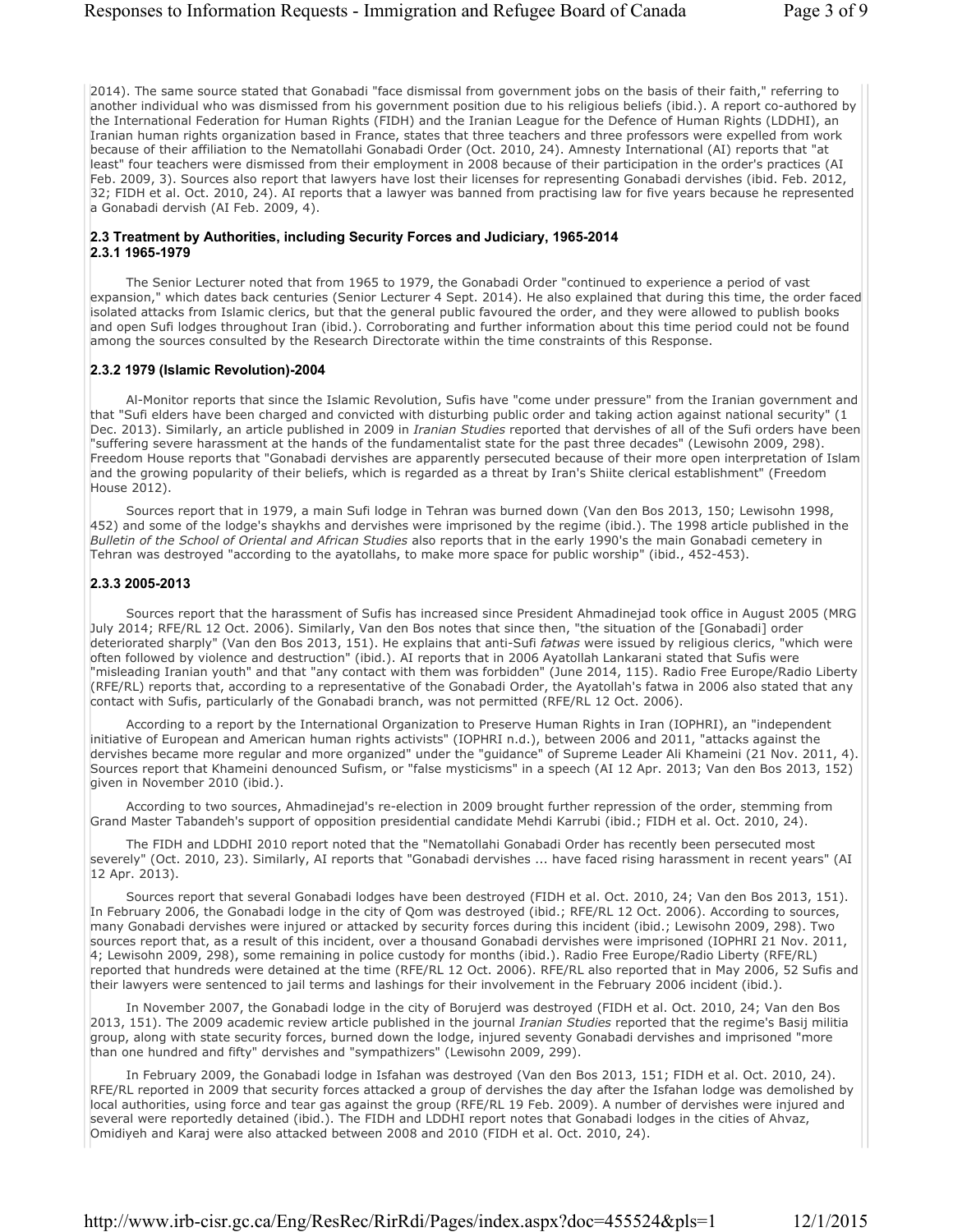According to the USCIRF 2013 report, "[o]ver the past few years, authorities have detained hundreds of Sufi Muslims, particularly Nematollahi Gonabadi dervishes, sentencing many to imprisonment, fines and floggings" (US 2013b, 73). AI reported in 2009 that a Gonabadi Dervish was flogged 74 times after conviction of "slander" after publicly complaining about ill-treatment received by a Ministry of Intelligence official (5 Feb. 2009, 4).

According to the UN Special Rapporteur, in his March 2014 report on the human rights situation in Iran,

[i]n recent years, authorities have targeted Dervish (namely, Sufi) Muslims, including members of the Nematollahi Gonabadi order. ... since 2008, 90 Gonabadi Dervishes have been summoned to the Ministry of Intelligence for questioning, 391 have been summoned to public and revolutionary courts, and at least 238 Gonabadi Dervishes have been arrested. Altogether, these actions have resulted in at least 970 prosecutions since 2008, with some cases still open. (UN 13 Mar. 2014, 11)

Sources report that in May 2010, 24 Gonabadi dervishes were sentenced to prison terms and flogging for having participated in a demonstration in 2009 in the city of Gonabad (FIDH et al. Oct. 2010, 24; AI June 2010, 20). The demonstrators were protesting the detention of the supervisor of a dervish cemetery in Bidokht, who had allowed a burial to take place in the cemetery, contrary to a government order banning such burials (ibid.; FIDH et al. Oct. 2010, 24). According to the FIDH and LDDHI report, the sentencing terms ranged from 91 days to five months, flogging and "internal exile" (ibid.).

Sources report that on 5 September 2011, a Gonabadi dervish was killed and several injured during a government attack by the Basij militia on Gonabadi dervishes in Kavar, in the southwestern province of Fars (US 2013b, 73; RFE/RL 7 Sept. 2011; IOPHRI 21 Nov. 2011, 5). According to two sources, at least 60 Gonabadi were arrested (US 2013b, 73; AI Feb. 2012, 49). In contrast, the IOPHRI reports that 29 were arrested, including Gonabadi lawyers and administrators of Majzooban Noor, the news website of the Nematollahi Gonabadi Order [4] (IOPHRI 21 Nov. 2011, 6-8). According to the USCIRF 2013 report, seven remain in detention, three of whom are affiliated with the Majzooban Noor website, and four of whom are Gonabadi lawyers who defended the dervishes in court (US 2013b, 73). The 2013 report notes that three of the Gonabadi lawyers remain in Evin prison and were charged in late 2011 under the Islamic Penal Code with "'insulting the Supreme Leader,' 'spreading lies,' and membership in a 'deviant group'" (ibid., 74).

Sources report that Iranian state media continued to vilify Sufism in 2013 and 2014 (US 2014, 60; Van den Bos 2013, 152), in particular the Gonabadi order (ibid.). Majzooban Noor reports that the police force has included "discussions and talks against Sufism and Islamic mysticism" in ideology courses that police officers must attend (Majzooban Noor 5 May 2014). This same source reports that the course is being taught by a cleric who wrote a book titled *Materialistic Spiders*, which contains allegations and offensive comments against Sufism, and "especially the Gonabadi order" (ibid.). Corroborating information could not be found among the sources consulted by the Research Directorate within the time constraints of this Response.

Sources report instances of the ill-treatment of Gonabadi dervishes while in detention (AI 12 Apr. 2013; Human Rights Watch 25 July 2013). Human Rights Watch reports that Gonabadi dervishes have been convicted in unfair trials (ibid.). Complaints included:

- not being informed of the charges against them upon their arrest (IHRDC 28 Mar. 2013);
- being denied access to a lawyer (ibid. 12 Sept. 2014; AI 12 Apr. 2013; US 2013a, 10); and
- their lawyers not being permitted to review the case against them (ibid.; ICHRI 27 Mar. 2014).

Two sources also report that imprisoned Gonabadi dervishes experience sub-standard hygienic conditions in detention (ICHRI 8 May 2012; IHRDC 28 Mar. 2013). Sources report accounts of Gonabadi dervishes being beaten and assaulted while in detention (ibid.; Majzooban Noor 19 Apr. 2014; Human Rights Watch 25 July 2013). The *International Religious Freedom Report for 2013* similarly reports that dervishes were subjected to "ill-treatment" (US 2013a, 10). Sources report the following of Gonabadi dervishes in detention:

- they have been denied medical care and treatment (Majzooban Noor 1 July 2014; RFE/RL 8 Mar. 2014; IHRDC 12 Sept. 2014, 5);
- they have been sentenced to solitary confinement for periods of one to six months (Majzooban Noor 8 May 2014; IHRDC 28 Mar. 2013; Human Rights Watch 25 July 2013);
- they have been denied family visits (ibid.; Majzooban Noor 10 Aug. 2014; IHRDC 28 Mar. 2013);
- they have been illegally transferred (ICHRI 11 Mar. 2014; Majzooban Noor 25 Aug. 2014), or transferred to unknown locations (ibid.; Majzooban Noor 21 Aug. 2014); and
- some have served sentences beyond the length of their sentencing term (Majzooban Noor 2 July 2014; ICHRI 8 May 2012).

#### **2.3.4 June 2013-September 2014**

According to Human Rights Watch, since President Rouhani assumed office in 2013, "the overall rights situation ... has not significantly changed for the better" (15 Mar. 2014). Similarly, sources report that Rouhani has not delivered on his campaign promises to defend the rights of religious minorities (US 2014, 59; Majzooban Noor 10 Aug. 2014). According to the Editor of Majzooban Noor, the security forces who have pressured the Gonabadi dervishes in the past remain in power and since Rouhani has been in office, "prison sentences for a number of dervishes were issued" (RFE/RL 8 Mar. 2014). Other sources similarly report that several Gonabadi dervishes were sentenced in July 2013 on various charges including "membership in a deviant group" (US 2013a, 10) and endangering or disrupting "national security" (ibid.; ICHRI 27 Mar. 2014). Likewise, Human Rights Watch reports that in July 2013, revolutionary courts in Tehran and Shiraz sentenced 11 members of the Gonabadi order to prison terms of 1 to 10.5 years for their "peaceful activities" (15 Mar. 2014). The International Campaign for Human Rights in Iran (ICHRI), a non-partisan, independent human rights non-profit organization based in New York (ICHRI n.d.), also notes that of those sentenced in July 2013, four were lawyers who represented the Gonabadi dervishes in court and ran the Majzooban Noor website (ICHRI 27 Mar. 2014).

According to the USCIRF 2014 report, "Iran's government ... has been stepping up its harassment and arrests of its Sufi Muslim minority, including prominent leaders from the Nematollahi Gonabadi Order, while increasing restrictions on places of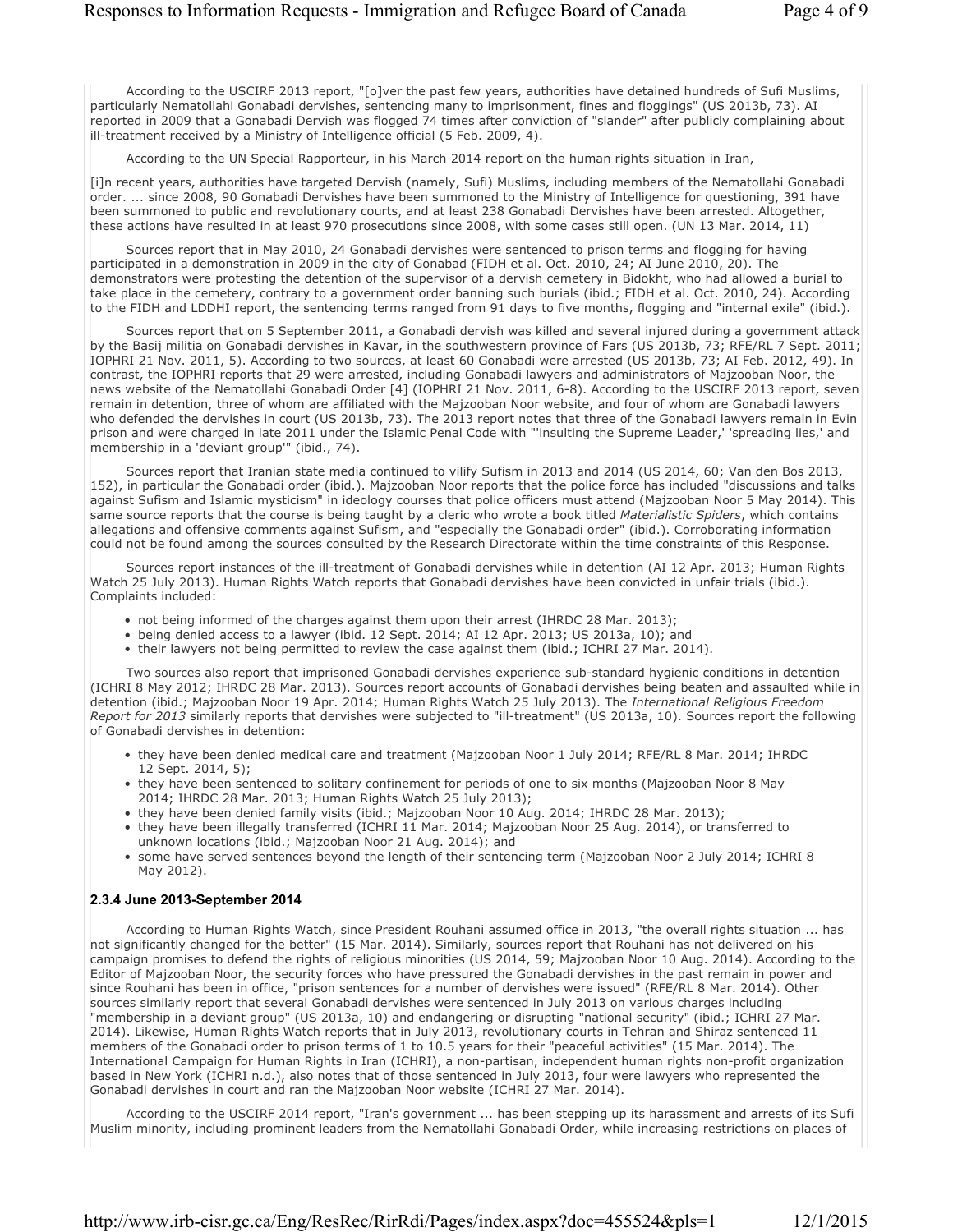worship and destroying Sufi prayer centres" (60). Human Rights Watch similarly reports that "[a]uthorities systematically targeted religious and ethnic minorities, with some of the harshest treatment reserved for ... members of the Nematollahi Gonabadi Sufi order," including "arresting their members and destroying their houses of worship" (Human Rights Watch 15 Mar. 2014). Sources report that at least one Sufi lodge was attacked or damaged in 2013 by Iranian authorities (Van den Bos 2013, 151; US 2013b, 74).

According to the UN Special Rapporteur, as of 3 January 2014, 19 Gonabadi Dervishes remain in detention (13 Mar. 2014, 10). Reportedly, many of the imprisoned are Gonabadi lawyers who represented the dervishes, or members of the Majzooban Noor website (Majzooban Noor 8 May 2014; IOPHRI 21 Nov. 2011, 6, 8). The UN Special Rapporteur report states that the Gonabadi dervishes have been charged with a variety of offences under the Islamic Penal Code, including "disruption of public order," "assembly and collusion against national security," "insulting the Supreme Leader," "propaganda against the system," "agitating the public consciousness," and "membership in organizations that aim to disrupt national security" (UN 13 Mar. 2013, 24, 26, 32, 54-55). Of the Gonabadi dervishes who have been sentenced, the sentences imposed for these offences range from seven years and six months to ten years and six months (ibid.). Sources report that four Gonabadi dervishes who were detained in 2013 have also been convicted of the offence of "enmity against God (*moharebeh*)" (ibid.; Majzooban Noor 4 June 2014). Majzooban Noor reports that the prison terms for these four Gonabadi dervishes collectively amount to 28 years of exile within Iran, in the cities of Zabol, Dezfoul, Maragheh and Sardasht (ibid.). This same source reports that three other Gonabadi dervishes were convicted of "enmity against God" and were sentenced to "deportation forever" (ibid.). The UN report states that one dervish that was charged with the same offence ("enmity against God") was sentenced to a prison term of 15 years and six months in 2004 (UN 13 Mar. 2014, 55). Corroborating information could not be found among the sources consulted by the Research Directorate within the time constraints of this Response.

According to Majzooban Noor, on 8 March 2014, over 2,000 Gonabadi dervishes protested the lack of proper medical care of two detained Gonabadi dervishes outside of Tehran's main judicial court (Al-Monitor 16 Mar. 2014; ICHRI 11 Mar. 2014). The ICHRI reports that the dervishes were assaulted by police forces (ibid.). Al-Monitor reports that approximately 200 dervishes were arrested (Al-Monitor 16 Mar. 2014). In contrast, ICHRI reports that approximately 326 dervishes were arrested (ICHRI 11 Mar. 2014). Both sources note that the detainees were all released the following day (ibid.; Al-Monitor 16 Mar. 2014).

Majzooban Noor notes recent reports of Gonabadi dervishes being summoned and interrogated by the Ministry of Intelligence (Majzooban Noor 26 Apr. 2014). This same source also notes recent reports of the homes of several Gonabadi dervishes being robbed and Gonabadi religious material being stolen from the homes (Majzooban Noor 17 May 2014). Corroborating information could not be found among the sources consulted by the Research Directorate within the time constraints of this Response.

Two sources report on several imprisoned Gonabadi dervishes who began another hunger strike to protest their detention conditions (Majzooban Noor 6 Sept. 2014; Reporters Without Borders 12 Sept. 2014). According to Reporters Without Borders, the hunger strike began on 31 August 2014 (ibid.).

#### **2.4 Treatment of Family Members by Authorities**

According to the IOPHRI, in September 2011, security forces "harassed and abused" the family of the Director of a Gonabadi website (IOPHRI 21 Nov. 2011, 9). The ICHRI reported in 2012 that the family of an imprisoned Gonabadi dervish was "harassed" and "interrogated for five hours" by government officials, and was not treated "properly" by the authorities during their visits to see their family member in prison (ICHRI 8 May 2012).

Human Rights Watch reports that the Editor of Majzooban Noor, Farhad Nouri, stated that his mother was arrested in September 2011 and spent approximately three weeks in solitary confinement in a detention facility, was eventually released, then charged and prosecuted (Human Rights Watch 25 July 2013). He said he believed she was targeted by the authorities so that he would turn himself in (ibid.). According to the report, he fled Iran in 2011 (ibid.). He also reported, in Majzooban Noor, that family members of some of the imprisoned Gonabadi dervishes are threatened by authorities because of their interviews with the media in which they discussed detention conditions (Majzooban Noor 10 Aug. 2014). The Senior Lecturer similarly explained that, at present, entire families are "put under surveillance if one Gonabadi family member is questioned or detained by the authorities," and that family members are threatened and cautioned not to speak to the press about the situation (4 Sept. 2014). Corroborating information could not be found among the sources consulted by the Research Directorate within the time constraints of this Response.

#### **3. State Protection**

The UN Special Rapporteur notes Iran's "lack of adherence to the rule of law, as well as a failure to investigate complaints and to bring human rights violators to justice" (UN 13 Mar. 2014, para. 3). He also writes that Iranian laws, policies, attitudes and practices identified by the UN as violating human rights "regretfully continue without redress and persist in undermining the independence of the State's judicial organs, and in nullifying safeguards for fair trials" (ibid., para. 5). Similarly, the US *International Religious Freedom Report for 2013* states that

[t]he government failed to take sufficient action with regard to continued discrimination, restrictions, and occasional attacks against religious minorities. Authorities also consistently failed to investigate crimes committed against members of minority religious groups and against their property, including religious sites and graveyards. (US 2013a, 15)

With regard to the availability of state protection for Gonabadi dervishes in particular, Majzooban Noor reports that "[u] nfortunately despite all complaint of Dervishes there is no arrest and judiciary process on those who caused all these conflicts" (Majzooban Noor 4 June 2014).

In a response to the UN Special Rapporteur's allegations about the treatment of the Gonabadi Order in Iran in his 2014 report, the Government of Iran stated that "[d]ervishes are citizens of the Islamic Republic of Iran and are therefore protected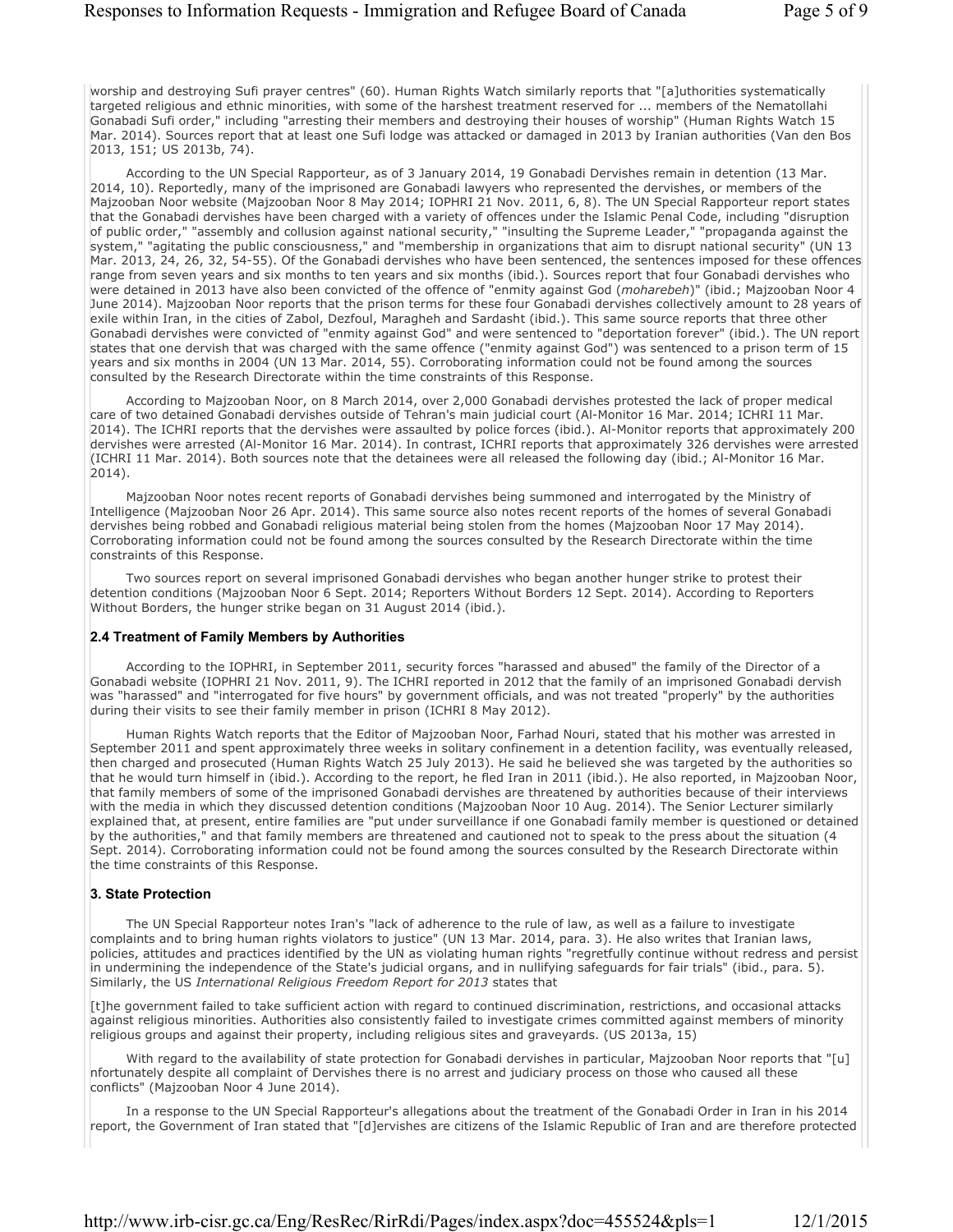by the Constitution and relevant laws" (Iran [2014], 9). Further, in response to the UN Special Rapporteur's concerns over the state's application of the rule of law, Iran stated that

... arbitrary arrests cannot be carried in the Country. And when hearing complaints lodged by members of the public, judicial offices completely and uncompromisingly abide by the rule of law and possible victims can easily secure damages by lodging complaints. (Iran [2014], 1)

Further information could not be found among the sources consulted by the Research Directorate within the time constraints of this Response.

This Response was prepared after researching publicly accessible information currently available to the Research Directorate within time constraints. This Response is not, and does not purport to be, conclusive as to the merit of any particular claim for refugee protection. Please find below the list of sources consulted in researching this Information Request.

#### **Notes**

[1] The Nematollahi Order is one of the two main Sufi orders in Iran in the 19th and 20th centuries (Lewisohn 1998, 438). Sufism is defined as Islamic mysticism (BBC 8 Sept. 2009). Sufi orders can be found in Sunni, Shia and other Islamic groups (ibid.).

[2] The *mujtahid* is defined as "one who strives in the path of religion" (Senior Lecturer 4 Sept. 2014). According to the Senior Lecturer,

[o]rdinary Iranian Shi'ite (non-Sufi) believers usually follow and emulate a Mujtahid who is qualified in matters of theology and ritual worship, and these Mujtahids almost all deny the right and legitimacy of the Sufi masters (qutb or pir) to offer spiritual guidance to their own followers, believing that the Sufi tenets of the master-disciple relationship are heretical and deviant (ibid.).

[3] The previous grand masters of the Gonabadi Order include Sultan Ali Shah (Hajji Mulla Gunabadi) (d. 1909); Nur Ali Shah II (d. 1918); Salih Ali Shah (Hajj Muhammad Hasan (d. 1966); Rida Ali Shah (Sultan Husayn Tabanda Gunabadi) (d. 1992); and Mahbub Ali Shah (Hajj Ali Tabanda) (d. 1997) (Lewisohn 1998, 451; Mojahed 2004).

[4] According to RFE/RL, the Majzooban Noor website, "a website dedicated to news and information about the Gonabadi dervishes in Iran, has been blocked more than 40 times since its launch in 2007" and Iranian authorities have arrested most of its founders (RFE/RL 20 June 2014). According to the editor of the website, who serves as the editor from outside Iran, "Sufis active in cyberspace have come under attack from Iranian authorities" (ibid.).

### **References**

Al-Monitor. 16 March 2014. "Hunger Strike by Dervishes in Iran Provokes Protests." <http://www.almonitor.com/pulse/originals/2014/03/iran-dervishes-hunger-strike-protest.html> [Accessed 9 Sept. 2014]

\_\_\_\_\_. 1 December 2013. Muhammad Jawad Adib. "The Sufi Challenge to Iran's Clergy." <http://www.almonitor.com/pulse/originals/2013/12/sufi-practices-questioned-by-iranian-clerics.html> [Accessed 9 Sept. 2014]

Amnesty International (AI). June 2014. *Silenced, Expelled, Imprisoned: Repression of Students and Academics in Iran*. (MDE 13/015/2014) <http://www.amnesty.org/en/library/asset/MDE13/015/2014/en/a44b334a-cbcb-468d-a2f8 e3e66ce9e939/mde130152014en.pdf> [Accessed 9 Sept. 2014]

\_\_\_\_\_. 12 April 2013. "Document - Iran: Iranian Hunger Strikers in Critical Condition." <http://www.amnesty.org/en/library/asset/MDE13/018/2013/en/4379002b-7ab2-4980-b6ecb2b86e6d5281/mde130182013en.html> [Accessed 9 Sept. 2014]

\_\_\_\_\_. February 2012. *We Are Ordered to Crush You: Expanding Repression of Dissent in Iran*. (MDE 13/002/2012) <http://www.amnesty.org/en/library/asset/MDE13/002/2012/en/2b228705-dfba-4408-a04b-8ab887988881/mde130022012en.pdf> [Accessed 9 Sept. 2014]

\_\_\_\_\_. 2012. "Iran." *Amnesty International Report 2012: The State of the World's Human Rights*. <http://files.amnesty.org/air12/air\_2012\_full\_en.pdf> [Accessed 9 Sept. 2014]

\_\_\_\_\_. June 2010. *From Protest to Prison: Iran One Year After the Election.* (MDE 13/062/2010) <http://www.amnesty.org/en/library/asset/MDE13/062/2010/en/a009a855-788b-4ed4-8aa9- 3e535ea9606a/mde130622010en.pdf> [Accessed 9 Sept. 2014]

\_\_\_\_\_. 5 February 2009. "Iran: Human Rights in the Spotlight on the 30th Anniversary of the Islamic Revolution." (MDE 13/010/2009) <http://www.amnesty.org/en/for-media/press-releases/iran-human-rights-spotlight-30th-anniversary-islamicrevolution-20090204> [Accessed 2 Sept. 2014]

\_\_\_\_\_. February 2009. "Iran: Worsening Repression of Dissent as Election Approaches." (MDE 13/012/2009) <http://www.amnesty.org/en/library/asset/MDE13/012/2009/en/6355979b-f779-11dd-8fd7 f57af21896e1/mde130122009en.html> [Accessed 2 Sept. 2014]

BBC. 8 September 2009. "Religions: Sufism." <http://www.bbc.co.uk/religion/religions/islam/subdivisions/sufism\_1.shtml> [Accessed 4 Sept. 2014]

Freedom House. 2012. *Countries at the Crossroads 2012: Iran*. <http://www.freedomhouse.org/sites/default/files/Iran%20-% 20FINAL.pdf> [Accessed 9 Sept. 2014]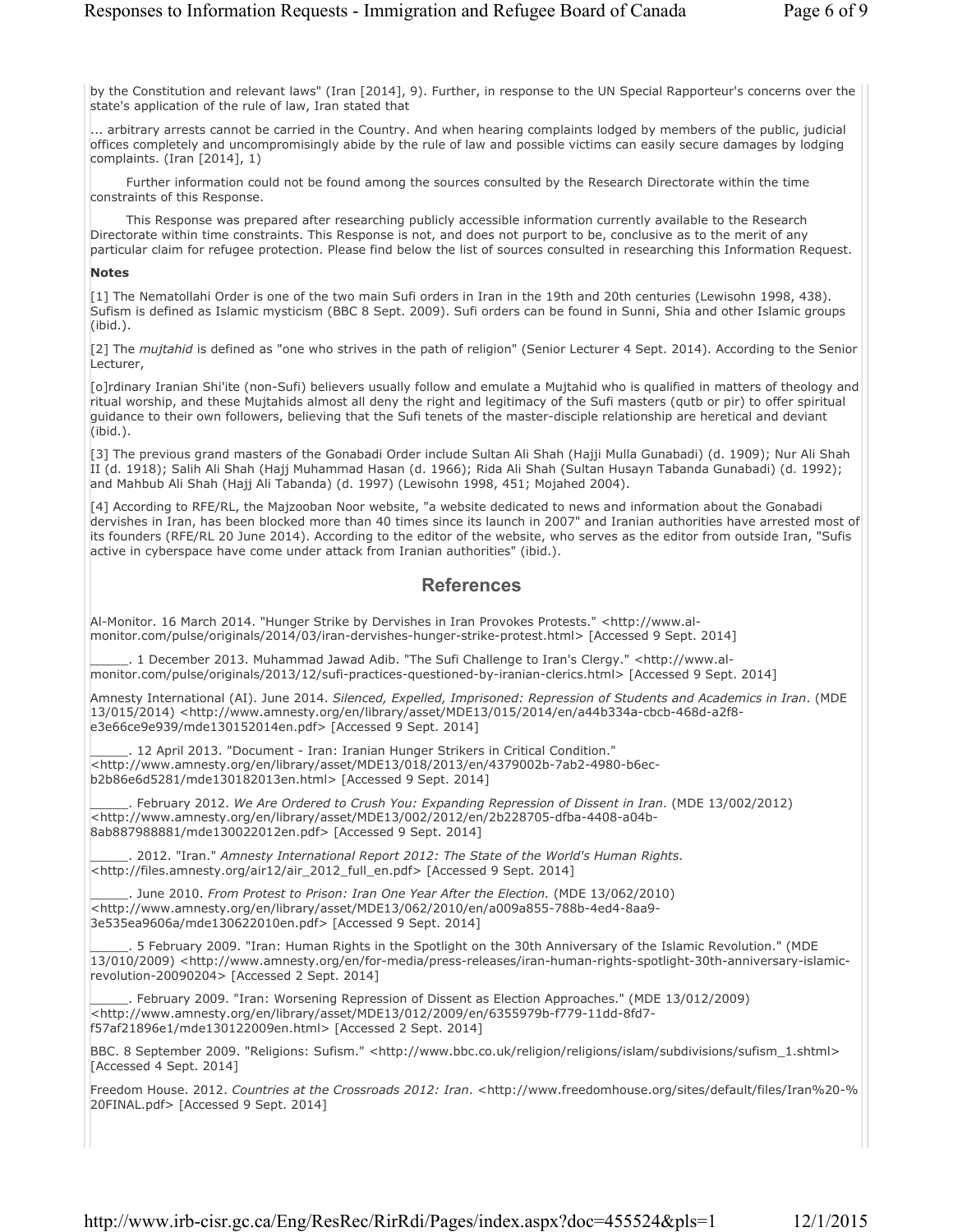Human Rights Watch. 15 March 2014. "Iran: UPR Submission March 2014." <http://www.hrw.org/news/2014/03/15/iran-uprsubmission-march-2014> [Accessed 2 Sept. 2014]

\_\_\_\_\_. 25 July 2013. "Iran: Sufi Activists Convicted in Unfair Trials." <http://www.hrw.org/news/2013/07/24/iran-sufiactivists-convicted-unfair-trials> [Accessed 27 Aug. 2014]

International Campaign for Human Rights in Iran (ICHRI). 27 March 2014. "Hundreds of Lawyers Advocate on Behalf of Imprisoned Dervish Lawyers." <http://www.iranhumanrights.org/2014/03/lawyers-gonabadi-dervishes/> [Accessed 27 Aug. 2014]

\_\_\_\_\_. 11 March 2014. "Protesting Dervishes Beaten and Detained." <http://www.iranhumanrights.org/2014/03/dervishesbeaten-detained/> [Accessed 27 Aug. 2014]

\_\_\_\_\_. 8 May 2012. "Detention Extended for Gonabadi Dervish Just Before Release." <http://www.iranhumanrights.org/2012/05/kasra-nouri/> [Accessed 27 Aug. 2014]

\_\_\_\_\_. N.d. "Background." <http://www.iranhumanrights.org/background-2/> [Accessed 27 Aug. 2014]

International Federation for Human Rights (FIDH). 8 November 2013. "What is FIDH?" <http://www.fidh.org/en/what-isfidh/> [Accessed 15 Sept. 2014]

International Federation for Human Rights (FIDH) and Iranian League for the Defence of Human Rights (LDDHI). October 2010. "The Hidden Side of Iran: Discrimination Against Ethnic and Religious Minorities in Iran." <http://www.fidh.org/IMG/pdf/IrandiscrimLDDHI545a.pdf> [Accessed 9 Sept. 2014]

International Organisation to Preserve Human Rights in Iran (IOPHRI). 21 November 2011. "Human Rights Violatins Against Dervishes from Nematollahi Gonabadi Sufi Order in Iran by Security Forces of the Islamic Republic of Iran." <http://www.europarl.europa.eu/meetdocs/2009\_2014/documents/d-ir/dv/hr\_violations\_dervish/hr\_violations\_dervishes.pdf> [Accessed 2 Sept. 2014]

\_\_\_\_\_. N.d. "Internationale Organisation zum Schutz der Menschenrechte im Iran." <http://mehriran.de/en/iophri.html> [Accessed 27 Aug. 2014]

Iran. [2014]. "The Islamic Republic of Iran's Response to the Draft of the Special Rapporteur' Report on the Situation of Human Rights in the Islamic Republic of Iran to the 25th Session of the Human Rights Council." <http://shaheedoniran.org/wp-content/uploads/2014/03/IRI-Response-to-2014-HRC-Draft-Report.pdf> [Accessed 9 Sept. 2014]

\_\_\_\_\_. 1979. The Constitution of the Islamic Republic of Iran. <http://www.iranhrdc.org/english/english/human-rightsdocuments/iranian-codes/3017-the-constitution-of-the-islamic-republic-of-iran.html?p=1> [Accessed 29 Aug. 2014]

Iran Human Rights Documentation Center (IHRDC). 12 Sept. 2014. Correspondence from a representative to the Research Directorate.

\_\_\_\_\_. 28 March 2013. "Witness Statement of Hamed Khajeheian: A Sufi Persecuted." Sent to the Research Directorate by a representative of the IHRDC, 25 August 2014.

\_\_\_\_\_. N.d. "Mission." <http://www.iranhrdc.org/english/mission.html> [Accessed 27 Aug. 2014]

League for the Defence of Human Rights in Iran. N.d. "About." <https://www.facebook.com/lddhi.fidh/info?ref=page\_internal> [Accessed 15 Sept. 2014]

Lewisohn, Leonard. 2009. "Theoretical Extremes of the Study of Mystic Man in Modern Iran: Review Article." *Iranian Studies*. Vol. 42, No. 2.

\_\_\_\_\_. 1999. "An Introduction to the History of Modern Persian Sufism, Part II: A Socio-Cultural Profile of Sufism, from the Dhababi Revival to the Present Day." *Bulletin of the School of Oriental and African Studies*. Vol. 62, No. 1.

\_\_\_\_\_. 1998. "An Introduction to the History of Modern Persian Sufism, Part I: The Ni'matullahi Order: Persecution, Revival and Schism." *Bulletin of the School of Oriental and African Studies*. Vol. 61, No. 3.

Majzooban Noor. 6 September 2014. "Jailed Dervishes in Tehran's Evin and Shiraz's Nezam Prisons Join Mass Hunger Strike." <http://www.majzooban.org/en/sufi-news/6102-jailed-dervishes-in-tehran-s-evin-and-shiraz-s-nezam-prisons-join-masshunger-strike.html> [Accessed 15 Sept. 2014]

\_\_\_\_\_. 25 August 2014. "The Families of Jailed Gonabadi Dervishes Are Not Still Informed of Their Whereabouts." <http://www.majzooban.org/en/sufi-news/6060-the-families-of-jailed-gonabadi-dervishes-are-not-still-informed-of-theirwhereabouts.html> [Accessed 9 Sept. 2014]

\_\_\_\_\_. 21 August 2014. "No News About the Situation of Hamid-Reza Moradi and Mostafa Daneshjou." <http://www.majzooban.org/en/sufi-news/6033-no-news-about-the-situation-of-hamid-reza-moradi-and-mostafadaneshjou.html> [Accessed 9 Sept. 2014]

\_\_\_\_\_. 10 August 2014. "Talking About Dervishes Migrate from Iran to Evin Prison, with Farhad Noori." <http://www.majzooban.org/en/sufi-news/5989-a-talking-about-dervishes-migrate-from-iran-to-evin-,-campaign-with-farhadnoori.html> [Accessed 9 Sept. 2014]

2 July 2014. "Gonabadi Dervish Released from Jail After Completing His Sentence." <http://www.majzooban.org/en/sufi-news/5851-gonabadi-dervish-released-from-jail-after-completing-his-sentence.html> [Accessed 9 Sept. 2014]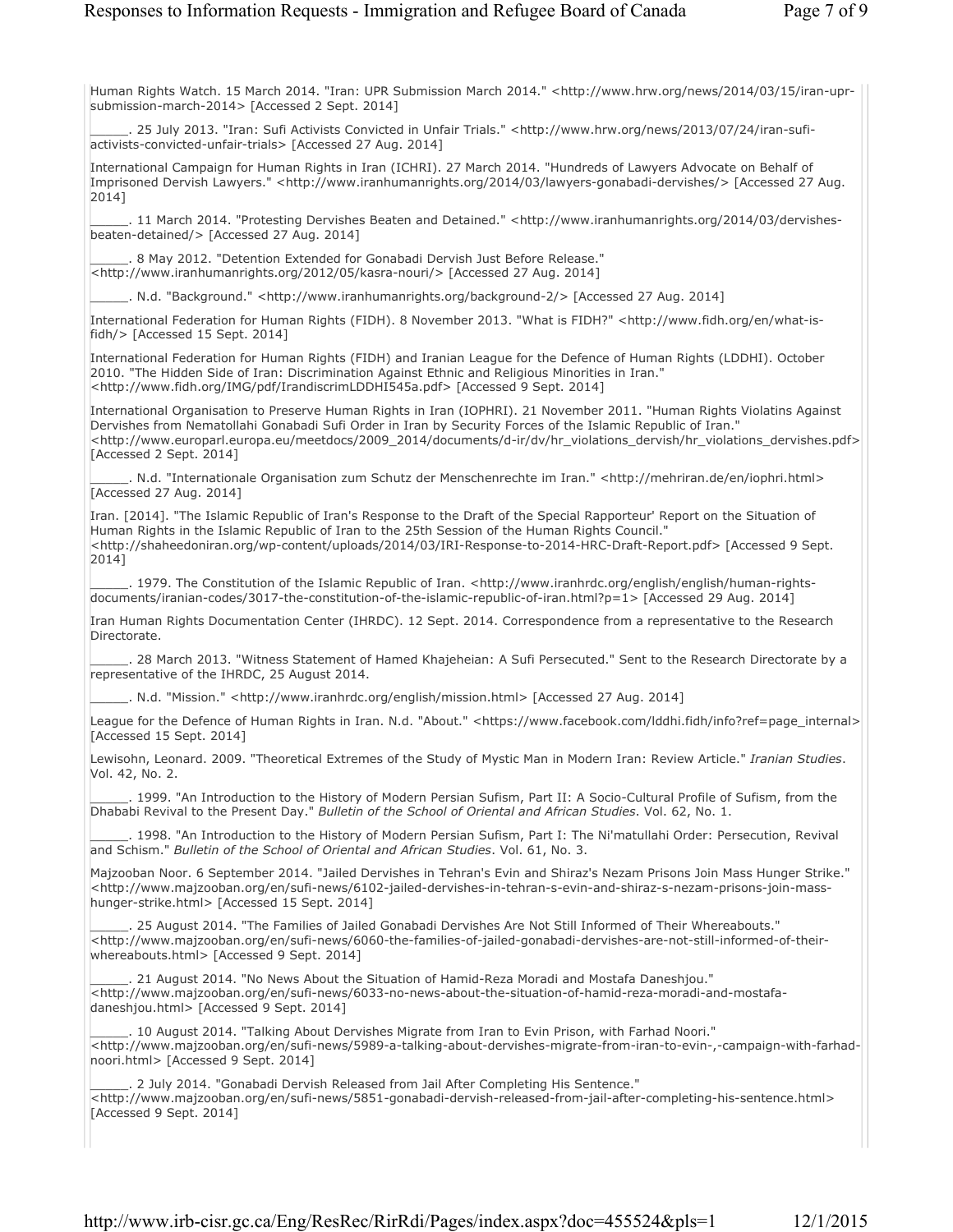\_\_\_\_\_. 1 July 2014. "A Report on the Health Conditions of Jailed Dervishes." <http://www.majzooban.org/en/sufi-news/5846 a-report-on-the-health-condition-of-jailed-dervishes.html> [Accessed 9 Sept. 2014]

4 June 2014. "Four Dervishes Sentenced to 28 Years in Exile on Charge of 'Enmity with God.'" <http://www.majzooban.org/en/sufi-news/5735-four-dervishes-sentenced-to-28-years-in-exile-on-charge-of-enmity-withgod.html> [Accessed 9 Sept. 2014]

\_\_\_\_\_. 17 May 2014. "Serial Robbery of Gonabadi Dervishes's Homes." <http://www.majzooban.org/en/sufi-news/5642 serial-robbery-of-gonabadi-dervishes-s-homes.html> [Accessed 9 Sept. 2014]

8 May 2014. "Gonabadi Dervish, Ali Karami Sentenced to 3 Years in Prison." <http://www.majzooban.org/en/sufinews/5597-gonabadi-dervish,-ali-karami-sentenced-to-3-years-in-prison.html> [Accessed 9 Sept. 2014]

. 5 May 2014. "Brainwashing the Police Forces Against the Gonabadi Order." <http://www.majzooban.org/en/sufinews/5584-brainwashing-the-police-forces-against-the-gonabadi-order.html> [Accessed 9 Sept. 2014]

\_\_\_\_\_. 26 April 2014. "Wide Summons of Dervishes to the Mahshahr's Intelligence Ministry and Definition of 1 Dervish." <http://www.majzooban.org/en/sufi-news/5539-wide-summons-of-dervishes-to-the-mahshahr-s-intelligence-ministry-anddefinition-of-1-dervish.html> [Accessed 9 Sept. 2014]

\_\_\_\_\_. 19 April 2014. "Mostafa Abdi Was Returned from Ward 240 with Broken Head, Shaved Mustache and Beard." <http://www.majzooban.org/en/sufi-news/5500-mostafa-abdi-was-returned-from-ward-240-with-broken-head,-shavedmustache-and-beard.html> [Accessed 9 Sept. 2014]

. 26 June 2011. "Sufi Nematollahi Gobnabadi." <http://www.majzooban.org/en/articles/187-sufi-nematollahigobnabadi.html> [Accessed 27 Aug. 2014]

Minority Rights Group International (MRG). July 2014. "Iran Overview." World Directory of Indigenous and Minority Peoples. <http://www.minorityrights.org/?lid=5092> [Accessed 2 Sept. 2014]

Mojahed, Ahmad. 2004. "Islamic Sufism Geneology." *Majalis (Discourses of Ahmad Ghazalie)*. Tehran: Tehran University Publications.

Professor of political science and public policy, York University. 27 August 2014. Telephone interview with the Research Directorate.

Radio Free Europe/Radio Liberty (RFE/RL). 20 June 2014. Golnaz Esfandiari. "Iran's Repressed Religious Minorities Using Internet to Practice Faith." <http://www.rferl.org/content/iran-internet-religious-minorities/25429543.html> [Accessed 9 Sept. 2014]

\_\_\_\_\_. 14 March 2014. "UN Rights Rapporteur Says Iran Overtures Fail to Address Concerns." <http://www.rferl.org/content/iran-rapporteur-shaheed-rights-report/25297506.html> [Accessed 2 Sept. 2014]

\_\_\_\_\_. 8 March 2014. Golnaz Esfandiari. "Iran's Dervishes on Hunger Strike Inside, Outside Prison." <http://www.rferl.org/content/irans-dervishes-on-hunger-strike-inside-outside-prison/25289690.html> [Accessed 9 Sept. 2014]

\_\_\_\_\_. 7 September 2011. "Iranian Sufi Dervish Killed amid Crackdown." <http://www.rferl.org/content/iranian\_sufi\_dervish\_killed\_amid\_crackdown/24321287.html> [Accessed 2 Sept. 2014]

\_\_\_\_\_. 19 February 2009. "Iranian Security Forces Attack Dervishes Again." <http://www.rferl.org/content/Iranian\_Security\_Forces\_Attack\_Dervishes\_Again/ 1496141.html> [Accessed 27 Aug. 2014]

\_\_\_\_\_. 12 October 2006. Golnaz Esfandiari. "Iran: Local Authorities Try to Evict Sufi Leader." <http://www.rferl.org/content/article/1071978.html> [Accessed 14 Aug. 2014]

Reporters Without Borders. 12 September 2014. "Lives of Detained Sufi Journalists in the Balance." <http://en.rsf.org/iranlives-of-detained-sufi-journalists-12-09-2014,46947.html> [Accessed 12 Sept. 2014]

Senior Lecturer, Institute of Arab and Islamic Studies, Exeter University. 4 September 2014. Telephone interview with the Research Directorate.

United Nations (UN). 13 March 2014. Special Rapporteur on the Situation of Human Rights in the Islamic Republic of Iran. *Report of the Special Rapporteur on the Situation of Human Rights in the Islamic Republic of Iran*. (A/HRC/25/61) <http://shaheedoniran.org/wp-content/uploads/2014/03/A-HRC-25-61-updated.pdf> [Accessed 27 Aug. 2014]

\_\_\_\_\_. 1966. *International Covenant on Civil and Political Rights 1966*. <http://www.minorityrights.org/?lid=5092> [Accessed 2 Sept. 2014]

United States (US). 2014. Commission on International Religious Freedom (USCIRF). "Iran." *USCIRF Annual Report 2014*. <http://www.uscirf.gov/sites/default/files/Iran%202014.pdf> [Accessed 28 Aug. 2014]

\_\_\_\_\_. 2013a. Department of State. "Iran." *International Religious Freedom Report for 2013.*  <http://www.state.gov/documents/organization/222501.pdf> [Accessed 27 Aug. 2014]

\_\_\_\_\_. 2013b. Commission on International Religious Freedom (USCIRF). "Iran." *Annual Report 2013.*  <http://www.uscirf.gov/sites/default/files/resources/Iran%202013.pdf> [Accessed 27 Aug. 2014]

Van den Bos, Matthijs. 2013. "Gunabadiyya." *Encyclopaedia of Islam III*. Edited by K. Fleet, G. Kramer, D. Matringe, J. Nawas and E. Rowson. Leiden, Boston: Brill, pp. 148-152.